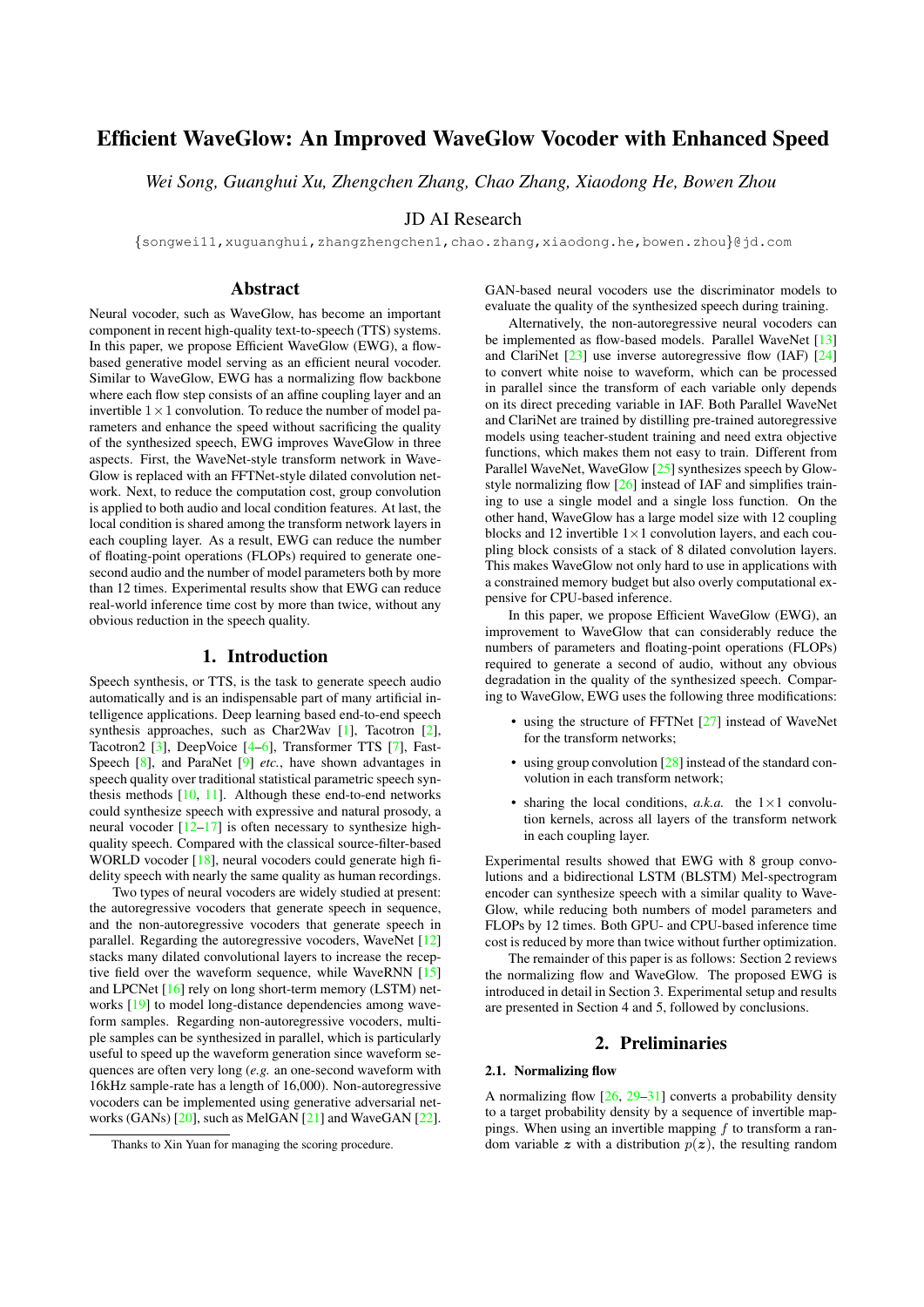<span id="page-1-2"></span>

Figure 1: *A sketch map of WaveGlow. The transform network (colored green) is associated with the coupling layers, which is WaveNet-style for WaveGlow and FFTNet-style for EWG.*

variable  $z' = f(z)$  has a log probability as Eqn. [\(1\)](#page-1-0) by *change of variables rule*.

<span id="page-1-0"></span>
$$
\log p(\mathbf{z}') = \log p(\mathbf{z}) + \log |\det(\partial \mathbf{z}/\partial \mathbf{z}')|
$$
 (1)

where  $det(\cdot)$  refers to the determinant of a Jacobian matrix.

A random variable  $x$  can be obtained by successively transforming a random variable  $z_0$  by a chain of invertible mappings:

$$
z_0 \sim \mathcal{N}(z_0; \mathbf{0}, \mathbf{I}) \tag{2}
$$

<span id="page-1-1"></span>
$$
\boldsymbol{x} = f_K \dots f_2 \circ f_1(\boldsymbol{z}_0) \tag{3}
$$

where  $\mathcal{N}(z_0; 0, I)$  refers to a multivariate Gaussian distribution with zero mean and unit variance,  $K$  is the number of invertible mappings, Eqn. [\(3\)](#page-1-1) uses a shorthand for a sequence of invertible mappings  $f_K(...f_2(f_1(z_0)))$ , and we denote  $z_k = f_k(z_{k-1})$ .

The log-likelihood of variable  $x$  could be calculated directly by using the change of variables rule:

$$
\log p(\boldsymbol{x}) = \log p(\boldsymbol{z}_0) + \sum\nolimits_{k=1}^{K} \log |\det(\partial \boldsymbol{z}_{k-1}/\partial \boldsymbol{z}_k)| \quad (4)
$$

### 2.2. WaveGlow

In this paper, WaveGlow [\[25\]](#page-4-22) is used as our network backbone. WaveGlow is a flow-based generative model, which converts random white noise to speech in parallel. WaveGlow uses the flow structure proposed in Glow  $[26]$ . Each flow step contains an affine coupling layer followed by an invertible  $1 \times 1$  convolution [\[32\]](#page-4-28). The structure of WaveGlow is shown in Fig. [1.](#page-1-2)

In an affine coupling layer, the input feature  $x$  is split into two halves along the channel dimension,  $x_a$  and  $x_b$ .  $x_a$  remains unchanged while  $x_b$  is updated by an affine transform taking  $x_a$  as the input. That is,

$$
x_a, x_b = \text{split}(x) \tag{5}
$$

$$
s, t = \text{transform\_network}(x_a, \text{local\_condition}) \tag{6}
$$

$$
y = \text{concat}(x_a, x_b \odot s + t) \tag{7}
$$

where  $y$  is the output of the layer. The Jacobian matrix of an affine coupling layer is a lower triangle matrix, whose log determinant equals to the sum of the log of its diagonal elements. Since the transform of the affine coupling layer is invertible, the transform network is invertible.

An invertible  $1 \times 1$  convolution is followed by each affine coupling layer, to fuse the information carried in each halve and avoid the problem that some channels may never be updated.

In WaveGlow, a WaveNet-style [\[12\]](#page-4-10) transform network is used, which consists of 8 dilated 1-dimensional (-dim) convolution layers. Each layer uses a convolution kernel with a width of 3, and each sample has a receptive field on both left and right.

The log determinant of the Jacobian matrix of an affine coupling layer,  $f_{\text{coupling}}^{-1}(\boldsymbol{x})$ , is:

$$
\log |\det(J(f_{\text{coupling}}^{-1}(\boldsymbol{x})))| = \log |\boldsymbol{s}| = \sum_{c=1}^{C} \log \boldsymbol{s}_c \quad (8)
$$

where  $C$  is the number of channels. The log determinant of the Jacobian matrix of an invertible  $1 \times 1$  convolution layer,  $f_{1\times1\text{conv}}^{-1} = \mathbf{W}\mathbf{x}$ , is

$$
\log \left| \det(J(f_{1 \times 1 \text{conv}}^{-1}(\boldsymbol{x}))) \right| = \log \left| \det(\mathbf{W}) \right| \tag{9}
$$

The training loss of WaveGlow can be presented as:

$$
\log p(\boldsymbol{x}) = \log p(\boldsymbol{z})
$$
  
+ 
$$
\sum_{k=1}^{K} \log |\det(\mathbf{W}_k)|
$$
  
+ 
$$
\sum_{k=1}^{K} \log |s_k|
$$
 (10)

where  $K$  is the total number of steps in the flow.

## 3. Efficient WaveGlow

EWG follows the normalizing flow strucutre of Glow with an improved transform network showed in Fig. [1.](#page-1-2) Three modifications of the transform network are proposed in this paper. First, the WaveNet-style transform network is replaced with an FFTNet. Second, group convolution is used to further reduce the number of model parameters. Third, the local condition is shared among the transform network layers in each flow step.

#### 3.1. FFTNet-style affine transform network

Inspired by the Fast Fourier Transform (FFT) [\[33\]](#page-4-29), FFTNet [\[27\]](#page-4-24) creates a network that follows the FFT [\[33\]](#page-4-29) structure. Given an input audio sequence  $x_0, x_1, ..., x_{N-1}$ , each FFTNet layer clips the input sequence into two halves,  $x_L$  and  $x_R$ . A separate set of 1×1 convolution kernels is used for each halve, and then the results are summed together. Specifically, there is

$$
\boldsymbol{z} = \mathbf{W}_L * \boldsymbol{x}_L + \mathbf{W}_R * \boldsymbol{x}_R \tag{11}
$$

where  $*$  denotes a convolution operator,  $W_L$  and  $W_R$  are the  $1\times1$  convolution kernels for  $x_L$  and  $x_R$ . FFTNet stacks 11 layers to increase the receptive field and the final layer's output is used to predict sample  $x_N$ . FFTNet substitutes the gated activation in WaveNet with a simple ReLU activation and removes the skip output in each layer. In fact, FFTNet is just a reversed dilated convolution with a kernel width of 2. WaveNet uses increasing dilation from the bottom to the top while FFTNet uses increasing dilation from the top to the bottom.

An FFTNet-style network is used as the transform network to reduce the computational complexity. In EWG, the causal convolution in FFTNet is replaced with the symmetrical convolution with a kernel of width 3, which enlarges the receptive field by twice. In the parallel speech synthesis, the convolution causal is not kept.

$$
\boldsymbol{z}_i = \mathbf{W}_L * \boldsymbol{x}_{i-d} + \mathbf{W}_M * \boldsymbol{x}_i + \mathbf{W}_R * \boldsymbol{x}_{i+d} \qquad (12)
$$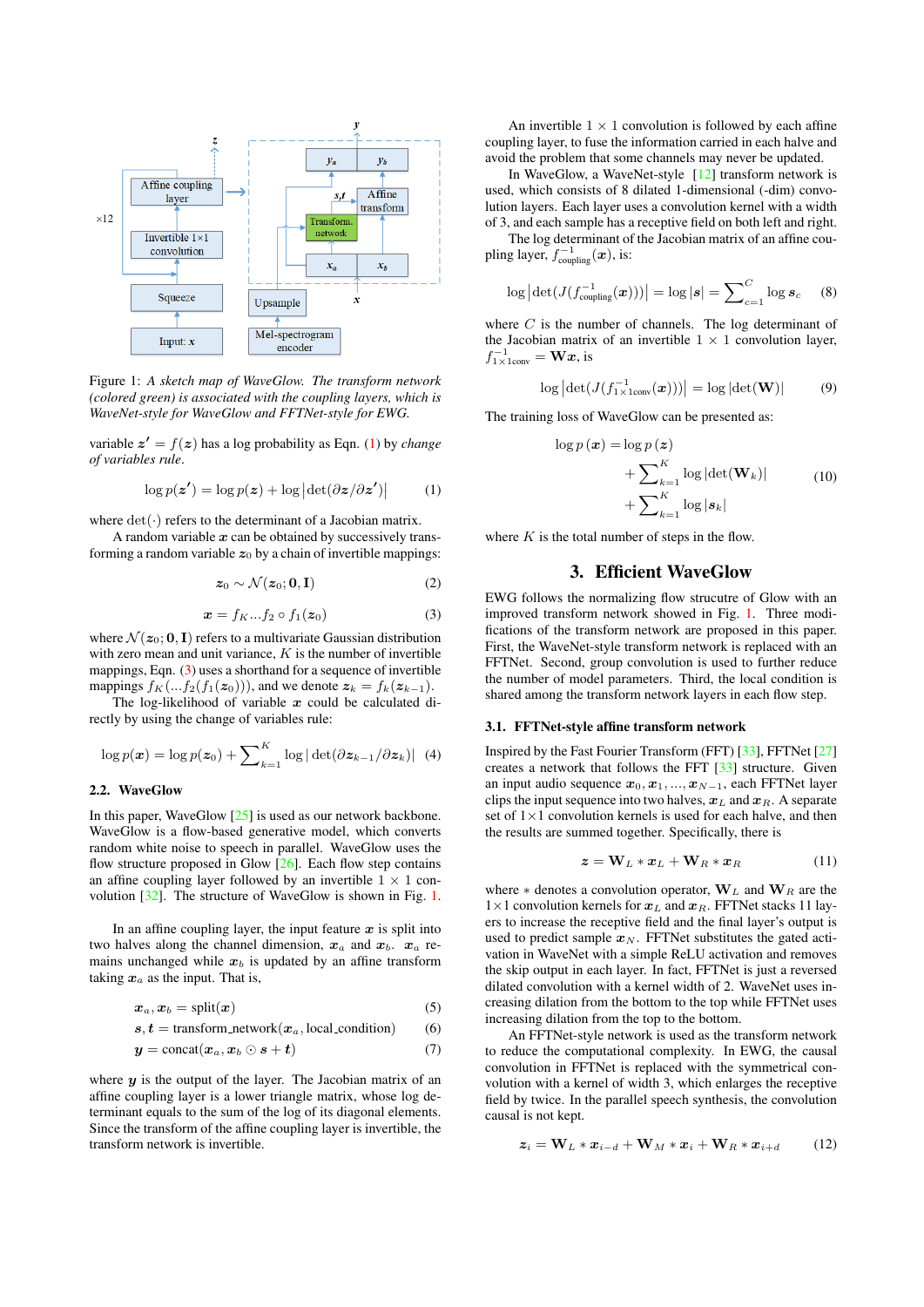<span id="page-2-0"></span>

Figure 2: *An example of the FFTNet-style dilated convolution network. Each layer contains a dilated convolution with ReLU activation and a* 1 × 1 *convolution layer with ReLU activation.*

where  $W_L, W_M$  and  $W_R$  are 1×1 convolution kernels for  $x_{i-d}$ ,  $x_i$  and  $x_{i+d}$ , d is the dilation for current layer, and i is the layer index. Different from FFTNet where separate local condition convolution kernels are used for each halve, only a single  $1 \times 1$  convolution kernel is used in our method for the local condition in each layer. That is,

<span id="page-2-1"></span>
$$
\boldsymbol{z}_i = (\mathbf{W}_L * \boldsymbol{x}_{i-d} + \mathbf{W}_M * \boldsymbol{x}_i + \mathbf{W}_R * \boldsymbol{x}_{i+d}) + \mathbf{V}_i * \boldsymbol{h}_i
$$
(13)

where  $V_i$  is  $1 \times 1$  convolution kernel and  $h_i$  is the local condition for the  $i$  th audio sample.

Our transform network structure is illustrated in Fig. [2,](#page-2-0) whose output sample has a receptive field of 9 samples. A ReLU [\[34\]](#page-4-30) function is used for the dilated convolution before using a  $1 \times 1$  convolution with another ReLU function, namely  $x = \text{ReLU}(1 \times \text{1conv}(\text{ReLU}(z)))$ . A residual connection [\[35\]](#page-4-31) is added in each dilated convolution layer of the transform network to alleviate the gradient vanishing problem.

### 3.2. Group convolution

The widely used group convolution [\[28\]](#page-4-25) in the computer vision domain is applied in our experiments to further reduce the numbers of model parameters and FLOPs. We apply group convolution to both audio feature convolution and local condition convolution. If  $n$  group is used in group convolution, the FLOPs and number of parameters in one convolution layer could be reduced by  $n$  times. Table [1](#page-3-0) shows a detailed comparison in the reductions of FLOPs and the number of model parameters for models with different group convolutions.

#### 3.3. Local condition

Mel-spectrogram is used as local condition features for both WaveGlow and EWG, which is encoded by a local condition encoder to get the contextualized features. Two different Melspectrogram encoders are used in our experiments. The first one is a BLSTM encoder, which generates a local condition with global and bi-directional contextual information. The second one is a Conv1d encoder where 1-dim convolution layers are used to encode the Mel-spectrogram to extract local contextual information. The performance with both types of encoders is given in Table [3.](#page-3-1) As the Mel-spectrogram encoder is a frame rate network and the normalizing flow is a sample rate network, the output from the Mel-spectrogram encoder is upsampled by repeating to the sample rate.

Since the  $1 \times 1$  convolution kernels for local condition accounts for a large part of the total number of parameters, sharing the local condition between the transform network layers in each flow step is also studied. The same as in Eqn.  $(13)$ , the

upsampled local condition is transformed by a  $1 \times 1$  convolution and then shared across all layers in the transform network. By using such a method of shared local condition (SLC), the computational complexity and number of model parameters are reduced by a large margin, as shown in Table [1.](#page-3-0)

## 4. Experimental Setup

We use LJSpeech [\[36\]](#page-4-32) as our training corpus, which contains 13,100 sentences, encoded in 22,050Hz. We randomly select 200 sentences for test and use all remaining sentences for training. Mel-spectrogram is extracted by using 80 channel filterbank, with a hop size of 256 and a window size of 1024 samples. The Adam [\[37\]](#page-4-33) learning rate scheduler is used for network optimization with an initial learning rate of 0.001, and the learning rate is exponentially decayed every 50,000 steps. Each model is trained for 1 million steps on 4 Nvidia Tesla P40 GPUs, with synchronized gradient update.

Each convolution kernel is normalized by weight normalization [\[38\]](#page-4-34) to stabilize the model training procedure, we found the model training process would be easy to fail without weight normalization. The same model structure configuration as WaveGlow with 12 flow steps is used. Each transform network consists of 8 dilated convolution layers, with each of them having 256 filters and a filter width of 3. The dilation numbers for the eight layers in each transform network are set to 128, 64, 32, 16, 8, 4, 2, and 1 respectively. We output 2 channels for every 4 coupling layers, which is the same as WaveGlow.

Regarding the BLSTM Mel-spectrogram encoder, two bidirectional LSTM layers with a hidden size of 128 are used in this paper. For the Conv1d Mel-spectrogram encoder, two 1 dimensional convolution layers with ReLU activations are used, with each of them having 128 filters and a filter width of 5.

### 5. Experimental Results

#### 5.1. FLOPs and number of model parameters

In Table [1,](#page-3-0) FLOPs is computed using 86 frames of Melspectrograms (about 1 seconds). Compared to WaveGlow with BLSTM Mel-spectrogram encoder (WaveGlow BLSTM), when FFTNet-style transform network is used, EWG BLSTM reduces both FLOPs and number of model parameters by more than 50%. When group convolution with 8 groups is further incorporated, model EWG BLSTM G8 reduces the FLOPs and number of model parameters by more than 12 times. When shared local condition (SLC) is used in EWG with BLSTM encoder, model EWG BLSTM SLC reduces the FLOPs and number of model parameters by more than 4 times compared with the WaveGlow BLSTM model. And further more, if group convolution with 8 groups is combined into model EWG BLSTM SLC, model EWG BLSTM SLC G8 achieves 16 times FLOPs reduction and 15 times parameters reduction.

The same FLOPs and number of model parameter reduction patterns could be found for models with Conv1d Melspectrogram encoder.

#### 5.2. Inference speed analysis

We use 400 frames (4.64 seconds) Mel-spectrograms to evaluate the network inference speed both on CPU  $<sup>1</sup>$  $<sup>1</sup>$  $<sup>1</sup>$  and GPU</sup> (Nvidia Tesla P40) without any inference optimization. Regrading the inference on CPU, we restrict the computation to only 4

<span id="page-2-2"></span> $1$ Intel(R) Xeon(R) CPU E5-2683 v4 @ 2.10GHz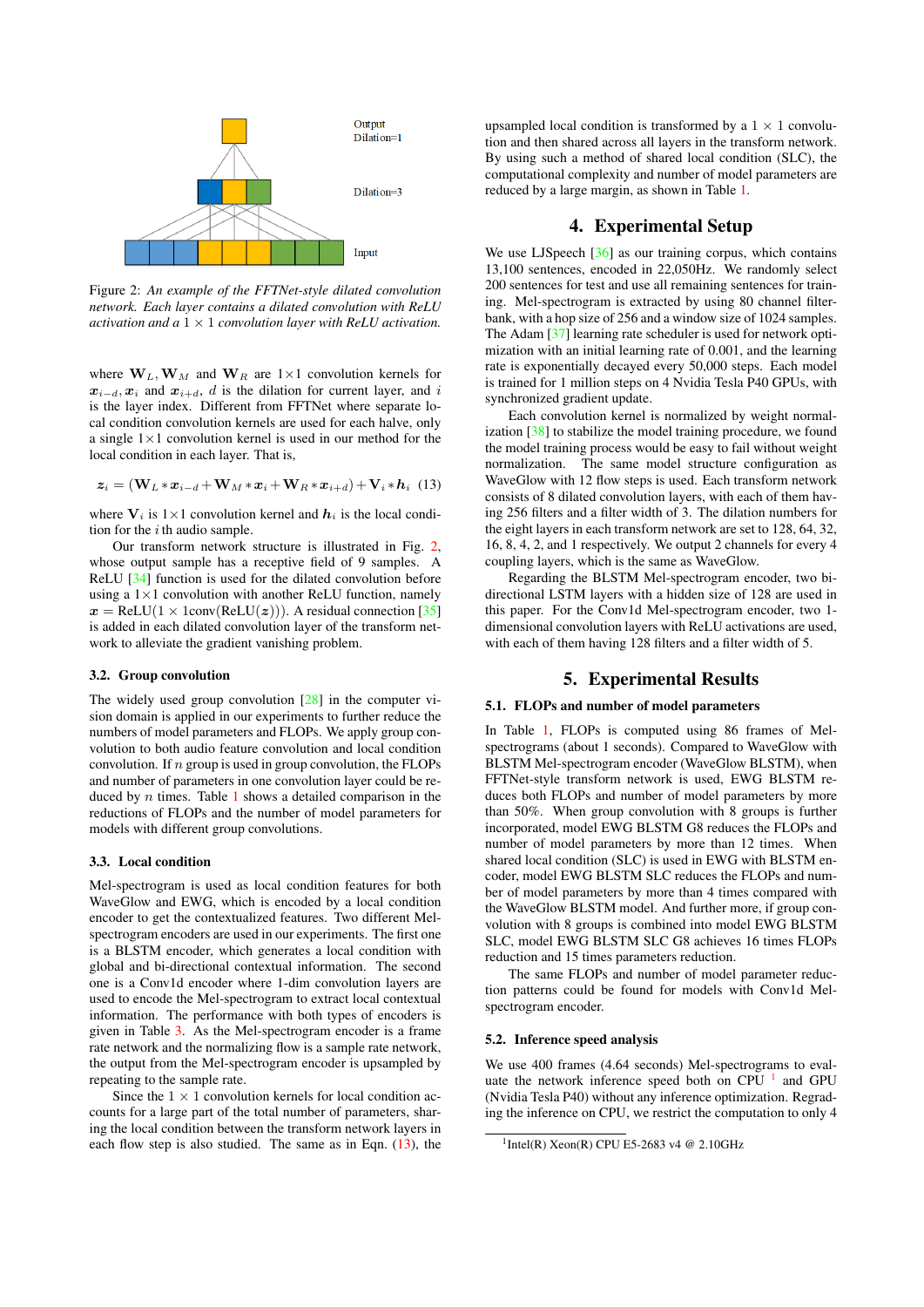<span id="page-3-0"></span>Table 1: *The numbers of FLOPs and of model parameters (#Params) for models with BLSTM/Conv1d Mel-spectrogram encoder. M and B stand million and billion respectively.*

| Model             | <b>FLOPs</b> |                 | #Params      |        |
|-------------------|--------------|-----------------|--------------|--------|
|                   | <b>BLSTM</b> | Conv1d          | <b>BLSTM</b> | Conv1d |
| WaveGlow          | 833B         | 551B            | 152M         | 101M   |
| <b>EWG</b>        | 417B         | 278B            | 76M          | 51M    |
| EWG G4            | 96B          | 96B             | 24M          | 18M    |
| EWG G8            | 65B          | 65B             | 12M          | 12M    |
| <b>EWG SLC</b>    | 174B         | 156B            | 32M          | 29M    |
| <b>EWG SLC G8</b> | 52B          | 52 <sub>B</sub> | 10M          | 10M    |

<span id="page-3-2"></span>Table 2: *The inference time cost on a CPU or a P40 GPU for models with BLSTM/Conv1d Mel-spectrogram encoder, and s stands for second.*

| Model             | <b>BLSTM</b> |       | Conv1d     |       |
|-------------------|--------------|-------|------------|-------|
|                   | <b>CPU</b>   | P40   | <b>CPU</b> | P40   |
| WaveGlow          | 31.50s       | 0.80s | 19.40s     | 0.60s |
| <b>EWG</b>        | 21.63s       | 0.50s | 12.80s     | 0.36s |
| EWG G4            | 16.53s       | 0.38s | 8.76s      | 0.27s |
| EWG G8            | 15.20s       | 0.37s | 8.03s      | 0.24s |
| <b>EWG SLC</b>    | 7.39s        | 0.23s | 6.30s      | 0.21s |
| <b>EWG SLC G8</b> | 4.70s        | 0.15s | 4.00s      | 0.13s |

cores to mimic limited computation resources.

In Table [2,](#page-3-2) it could be see that EWG models reduce the inference time by more than 1.6 times on P40, both for Conv1d and BLSTM Mel-spectrogram encoders. When group convolution with 8 groups is used, model EWG Conv1d G8 achieves a 2.5 times speedup and model EWG BLSTM G8 achieves a 2.2 times speedup on P40. With shared local condition and group convolution, model EWG Conv1d SLC G8 and EWG BLSTM SLC G8 speed up the inference speed by 4.6 and 5.3 times respectively.

Regarding the inference speed on CPU, compared with the WaveGlow baseline model, model EWG BLSTM SLC G8 and EWG Conv1d SLC G8 reduce the time cost by 6.7 and 4.9 times separately and achieve real-time speech synthesis on CPU.

The inference speedup gain is not as large as gains with the reduction of the FLOPs and number of model parameters, this is due to the highly optimized matrix multiplication implementation and inner parallelization of PyTorch. With the huge reduced FLOPs and number of model parameters, it could be much easier for engineers to optimize the inference process, and it would also be possible for model deployment with restricted memory or CPU environment.

### 5.3. Subjective evaluation

Mean opinion score (MOS) test  $2$  is conducted to evaluate the quality of the synthesized speech. We randomly select 20 sentences in the test set and synthesize audios by different models, each audio is listened by 20 testers that consist of native English speakers and professional bilinguals.

In Table [3,](#page-3-1) models with BLSTM Mel-spectrogram encoder surpass models with Conv1d Mel-spectrogram encoder, this

<span id="page-3-1"></span>Table 3: *The MOSs of models with BLSTM/Conv1d Melspectrogram encoder.*

| Model          | <b>BLSTM</b>    | Conv1d          |  |
|----------------|-----------------|-----------------|--|
| Ground Truth   | $4.55 \pm 0.11$ |                 |  |
| WaveGlow       | $3.82 + 0.06$   | $3.49 + 0.13$   |  |
| <b>EWG</b>     | $3.79 + 0.07$   | $2.81 + 0.08$   |  |
| EWG G4         | $3.66 + 0.08$   | $3.17 \pm 0.04$ |  |
| EWG G8         | $3.69 \pm 0.07$ | $3.15 \pm 0.07$ |  |
| <b>EWG SLC</b> | $3.65 \pm 0.07$ | $3.32 \pm 0.05$ |  |
| EWG SLC G8     | $3.65 + 0.07$   | $3.26 \pm 0.05$ |  |

shows that BLSTM Mel-spectrogram encoder could extract more robust and representative local condition features which improves the model quality both for WaveGlow and EWG. Compared to model WaveGlow BLSTM with a score of 3.82, model EWG BLSTM has a nearly the same score of 3.79 and model EWG BLSTM G8 has a score of 3.69. The quality degradation for model EWG BLSTM G8 is acceptable but with more than 12 times fewer number of model parameters. Model EWG BLSTM SLC G8 has a nearly same score with model EWG BLSTM G8, this indicates that the shared local condition could also be leveraged to further reduce model parameters.

#### 5.4. Discussion

FFTNet [\[27\]](#page-4-24) synthesizes high-quality speech with a more simple network structure compared with WaveNet, so in this paper, we use the FFTNet style transform network, experimental results showed that model EWG BLSTM performs identically to model WaveGlow BLSTM.

Each transform network consists of 8 dilated convolution layers and EWG has 12 transform networks, we assume that there are lots of redundant local condition features if each dilated convolution layer in each transform network has a separate  $1 \times 1$  convolution kernel. So we use shared local condition among transform network layers in each flow step to remove redundant features and reduce the number of model parameters, experimental results showed that with shared local condition model EWG BLSTM SLC G8 has a similar MOS score as model EWG BLSTM G8.

### 6. Conclusions

EWG, an efficient flow-based generative model, is proposed and used as a neural vocoder in this paper. Compared with Wave-Glow, EWG can synthesize speech with a similar high-quality, while significantly reducing both the number of FLOPs for generating the same piece of audio and the number of model parameters. Based on the WaveGlow architecture, to reduce the computation and storage complexities, the FFTNet-style instead of WaveNet-style transform network is used in the coupling layers, and group convolution is further applied in the transform networks. For the vocoder models with BLSTM Mel-spectrogram encoder and group convolution, both FLOPs and the number of model parameters can be reduced by more than 12 times. Further improvement could be achieved when the shared local condition is incorporated. Experiments showed that the use of EWG can reduce the real-world time cost for speech synthesis by at least 50% with either CPU or GPU, and can synthesize speech without an obvious degradation in the mean opinion scores.

<span id="page-3-3"></span><sup>2</sup>The audio samples can be found at [http://weixsong.](http://weixsong.github.io/demos/EfficientWaveGlow/index.html) [github.io/demos/EfficientWaveGlow/index.html](http://weixsong.github.io/demos/EfficientWaveGlow/index.html)